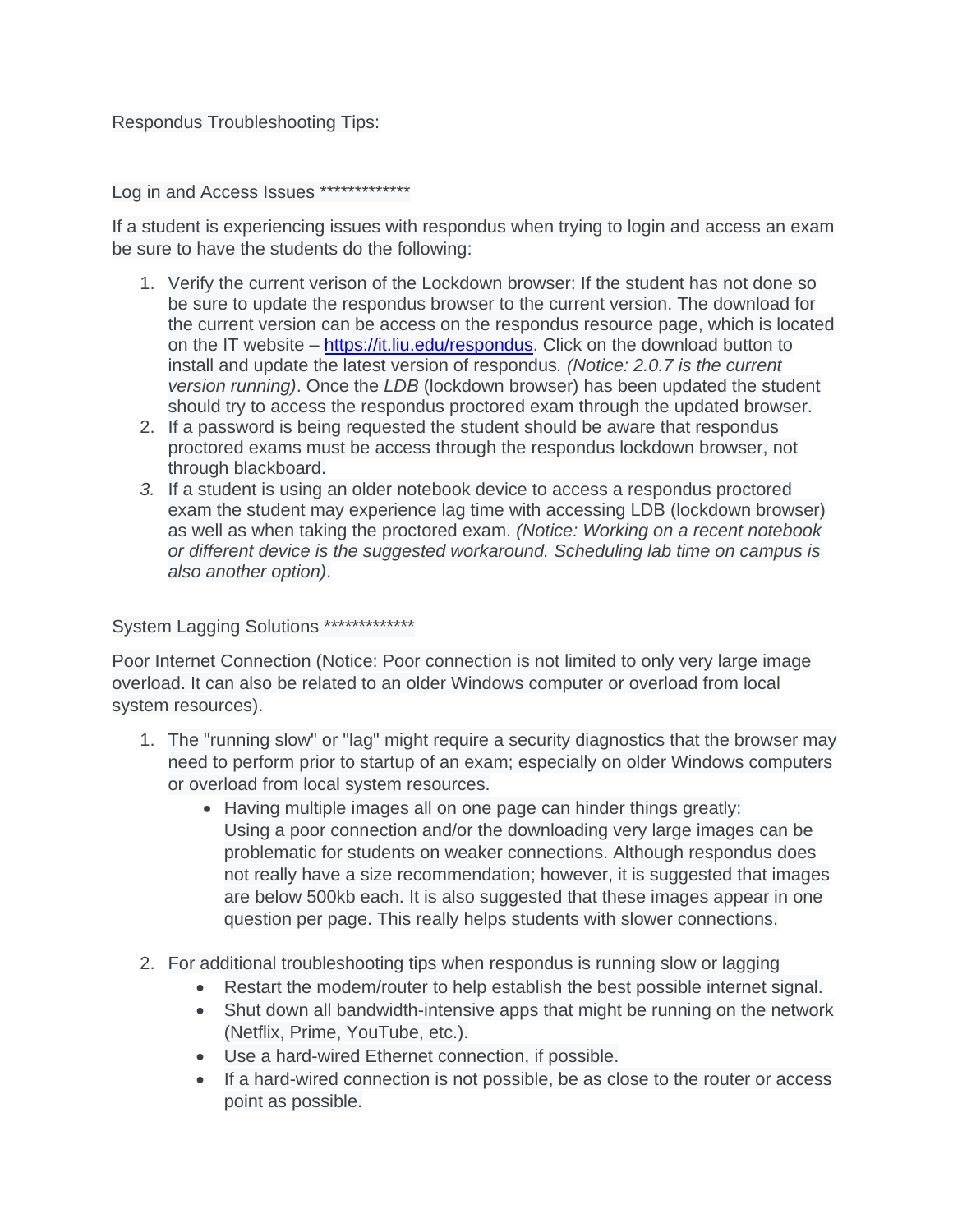- Restart the computer, and after it restarts shut down all other programs running on the computer.
- Try the exam again via LockDown Browser.
- If the problem persists, try using a different network (internet connection).

Run Diagnostic when Workarounds and Troubleshooting Fail \*\*\*\*\*\*\*\*\*\*\*\*\*\*

- 3. Student should run a diagnostic and forward to IT personnel. (Notice: If the student has not already done so, download and install LockDown Browser 2.0.7.00 or higher from your institution's unique download link.
- 4. When running the package, choose "reinstall" if/when prompted.
- 5. In the Windows desktop, right-click on the "LockDown Browser" shortcut and select "Properties".
- 6. In the "Target:" add " /diag" (include a blank space for the forward slash) at the end of the line. It should look like this screen

| Security                 | Details                                     | Previous Versions |
|--------------------------|---------------------------------------------|-------------------|
| General                  | Shortcut                                    | Compatibility     |
|                          | LockDown Browser                            |                   |
| Target type: Application |                                             |                   |
|                          | Target location: LockDown Browser           |                   |
| Target:                  | ockDown Browser\LockDownBrowser.exe" /diag  |                   |
| Start in:                | "C:\Program Files\Respondus\LockDown Browse |                   |
| Shortcut key:            | None                                        |                   |
| Run:                     | Normal window                               |                   |
| Comment:                 |                                             |                   |
| Open File Location       | Change Icon                                 | Advanced          |
|                          |                                             |                   |
|                          |                                             |                   |
|                          |                                             |                   |
|                          |                                             |                   |
|                          |                                             |                   |

capture: <http://screencast.com/t/loB0HaoCBL>

- 7. Start LockDown Browser 2.0.7.00 (or higher)
- 8. Accept the "User Access Control" prompt for Windows by clicking "Yes".
- 9. A "LockDown Browser Diagnostics" should appear that looks like this screen capture: <http://screencast.com/t/nRPPbEeZTC6>